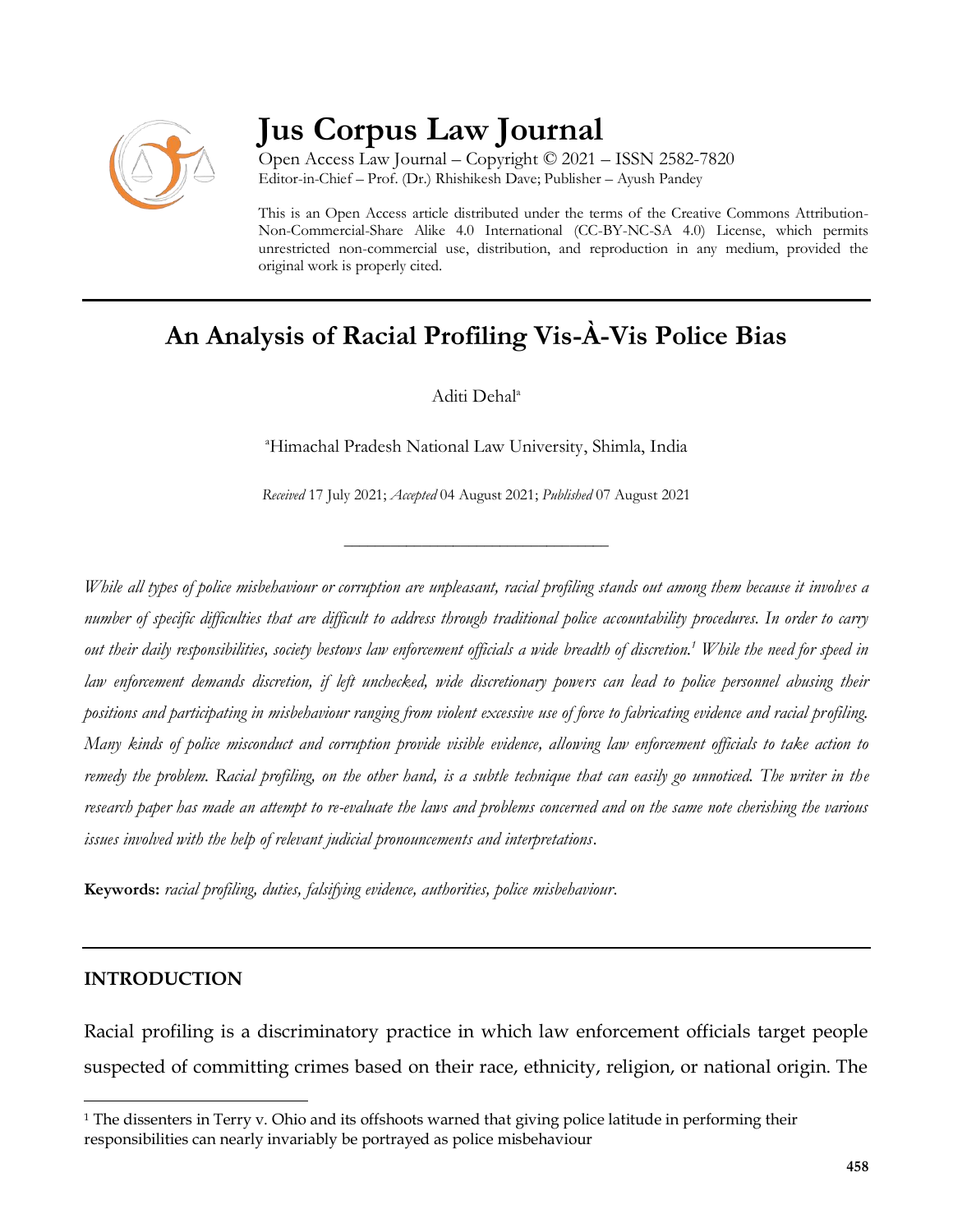#### *DEHAL*: AN ANALYSIS OF RACIAL PROFILING VIS-À-VIS PCE BIAS

utilisation of a collection of traits that detectives believe are connected to criminal conduct is known as criminal profiling. Many members of racial minority groups believe that police officers target them unfairly because of their race or ethnicity. Many people, particularly minorities, think that cops use race as a "proxy" for criminal behaviour. Law enforcement personnel are often believed to engage in racial profiling by racial minorities. Racial profiling is still one of the most troublesome issues in the criminal justice system for a multitude of reasons. To begin with, established criteria make proving racial profiling allegations extremely difficult. Second, racial profiling poses unique challenges since, regardless of whether authorities can "prove" racial profiling accusations using standard legal methods, many minorities logically believe they are being treated unfairly.

Our law enforcement officials, who are entrusted with maintaining and implementing the law in an unbiased manner and preserving the lives, liberty, property, human rights, and dignity of members of the public, have failed to do so and have discriminated against people based on their religion and ethnicity. Labelling someone a criminal, lawbreaker, or terrorist purely based on their ethnicity, race, or skin colour is a year-long activity that takes place all over the world. In many nations across the world, slavery of black people, discrimination against the Muslim minority at airport checkpoints, denial of visas to particular ethnic groups, mistrust of a few ethnic groups or nationalities, and so on are all quite common. Even in India, people are classified based on their ethnicity or race.

This article will discuss who is more prone to prejudice, the causes that contribute to racial profiling and police bias, the impact of racial profiling, and how it violates both the Constitution and Human Rights Law. Finally, the author offers recommendations and suggestions that will aid in the reduction and elimination of such unethical behaviour.

#### **ROOT CAUSE OF RACIAL PROFILING**

Racial profiling is the outcome of one group of society's unconscious ideas, biases, and prejudices toward other groups. Others who are in the majority in a given location at a given moment, exert lordship over those who are less numerous. As a consequence of socioeconomic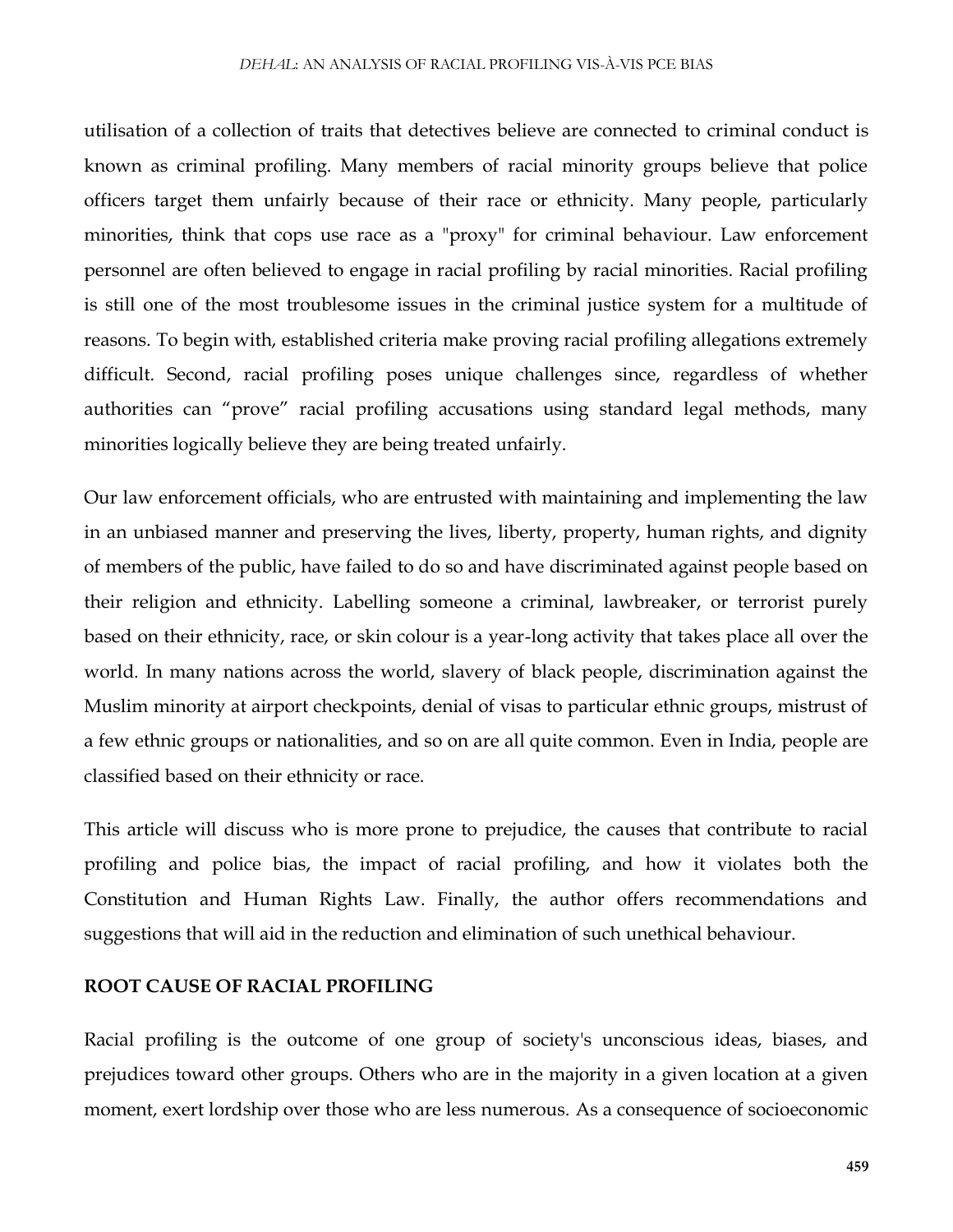and demographic characteristics such as age, occupation, and leisure activities, minorities are frequently exposed to disproportionate monitoring and fining techniques. Furthermore, because there is no legislation against anti-racism, the person who commits the act is unafraid of being prosecuted. There are also a number of variables that contribute to police officers developing a prejudice against the vulnerable population.

## **REASONS FOR POLICE BIAS**

Despite the fact that the Indian police force was founded in 1843, it is currently dealing with the country's class, caste, gender, and religious differences. As a result, the vulnerable group is subjected to racial profiling. This might be due to a lack of proper training, enough sensitization, and/or inherent personal prejudices, according to the Status of Policing in India Report 2018<sup>2</sup> .

## **Major reasons for such bias include:**

## **1. The Lack of representation from minority communities:**

For law enforcement organisations to be effective, they must have equity, diversity, and inclusion of individuals from many ethnic groups. To embrace diversity, police forces of nations such as Australia and the United States have adopted policies such as the Diversity and Inclusion Strategy 2016–2026 and the United States Capitol Police's Office of Inclusion, Diversity, Equity, and Action (IDEA). Scheduled castes, scheduled tribes, and other backward classes, designated as particular ethnic groups in the Indian Constitution, account for 66.2 percent of the entire population in India, but only 36.21 percent of the police force. Because these groups are underrepresented in law enforcement, their rights are frequently neglected. Furthermore, they become victims of oppression, violence, and profiling at the hand of the police.

 $\overline{\phantom{a}}$ <sup>2</sup> The Tata Trusts are supporting the first study of its type in India, A Study of Performance and Perceptions. The examination of policing performance and perception in 22 states is organised largely by best and worst performing states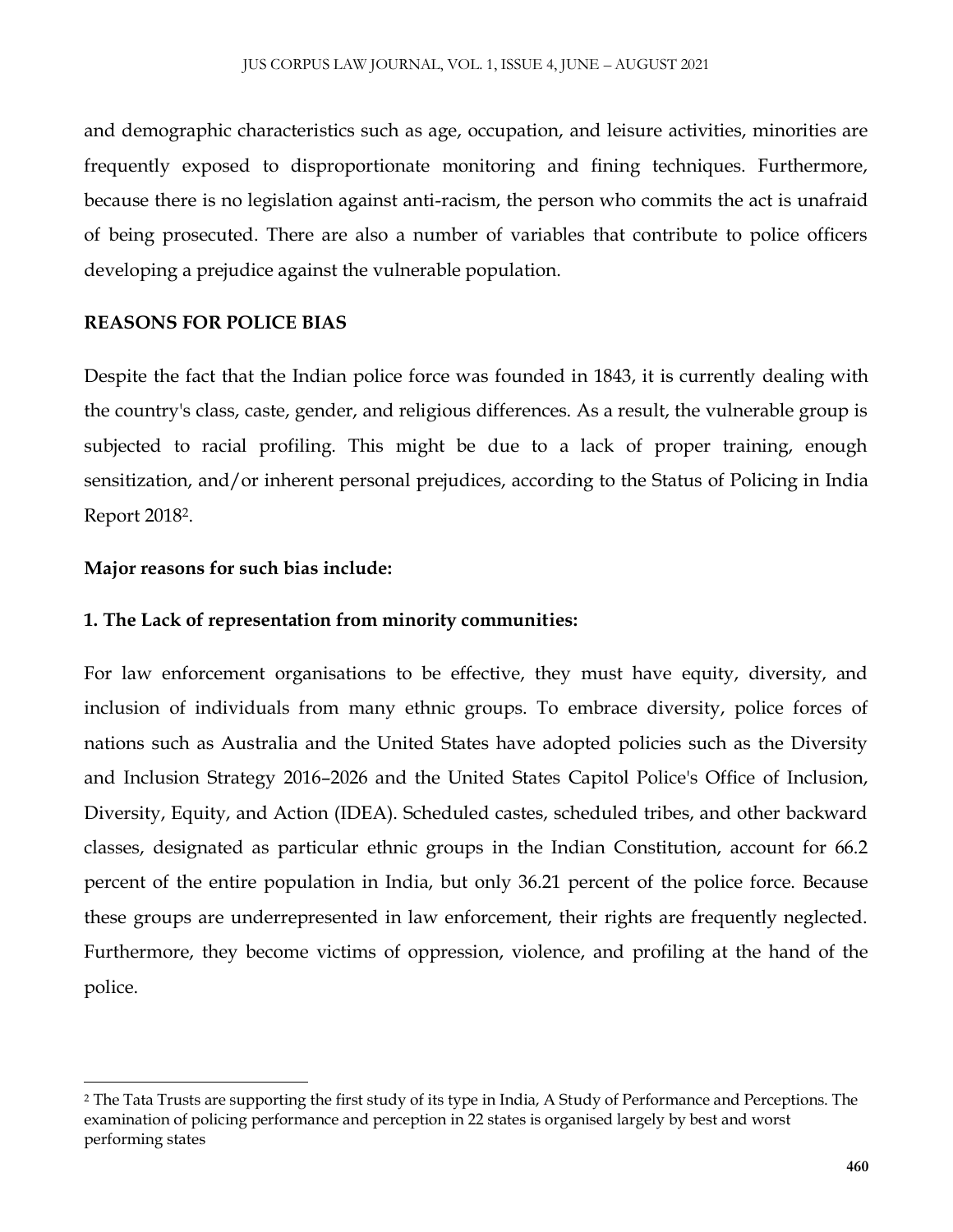#### **2. Lack of training and sensitization:**

The Supreme Court issued directions to the police and the Central Government in the *Tehseen Poonawala v. Union of India<sup>3</sup>* . Official sensitization was also included in these recommendations. However, the fact is that Indian police officers do not receive adequate training in human rights, caste sensitization, or crime control methods. Only 6.4 percent of the police force has received in-service training in the previous five years, according to the study. Senior police officers may receive in-service training from time to time, but those at the constabulary level do not.

#### **3. Paucity of Technology:**

Because they lack access to electronic gadgets, police sometimes turn a deaf ear to cases of mob lynching or racial prejudice perpetrated by the majority over disadvantaged groups. As a result, they neglect to report the event to the police station and lack manpower to handle the unrest. 70 police stations do not have access to wireless devices, 224 police stations do not have access to telephones, and 24 police stations do not have access to both wireless and telephones, according to the study, which was compiled across 22 states. 240 police stations in those 22 states do not have access to cars.

#### **4. Pressure from Political Parties:**

The police are merely a mute spectator of the crime commission due to the obstruction produced by political parties in the inquiry. Despite the fact that group police are not actively engaged in certain incidents of religious and ethnic minorities' oppression, their reluctance to intervene makes them the trigger for violent racial profiling by those in positions of power. It was argued in Prakash Singh v. Union of India that those with clout can get away with flagrant violations of the law, resulting in direct violations of the rights of citizens belonging to minority ethnic groups and those who are economically disadvantaged in the form of unauthorised detentions, torture, harassment, and evidence fabrication.

 $\overline{\phantom{a}}$ 

<sup>3</sup> *Tehseen Poonawala v Union of India* (2018) 9 SCC 501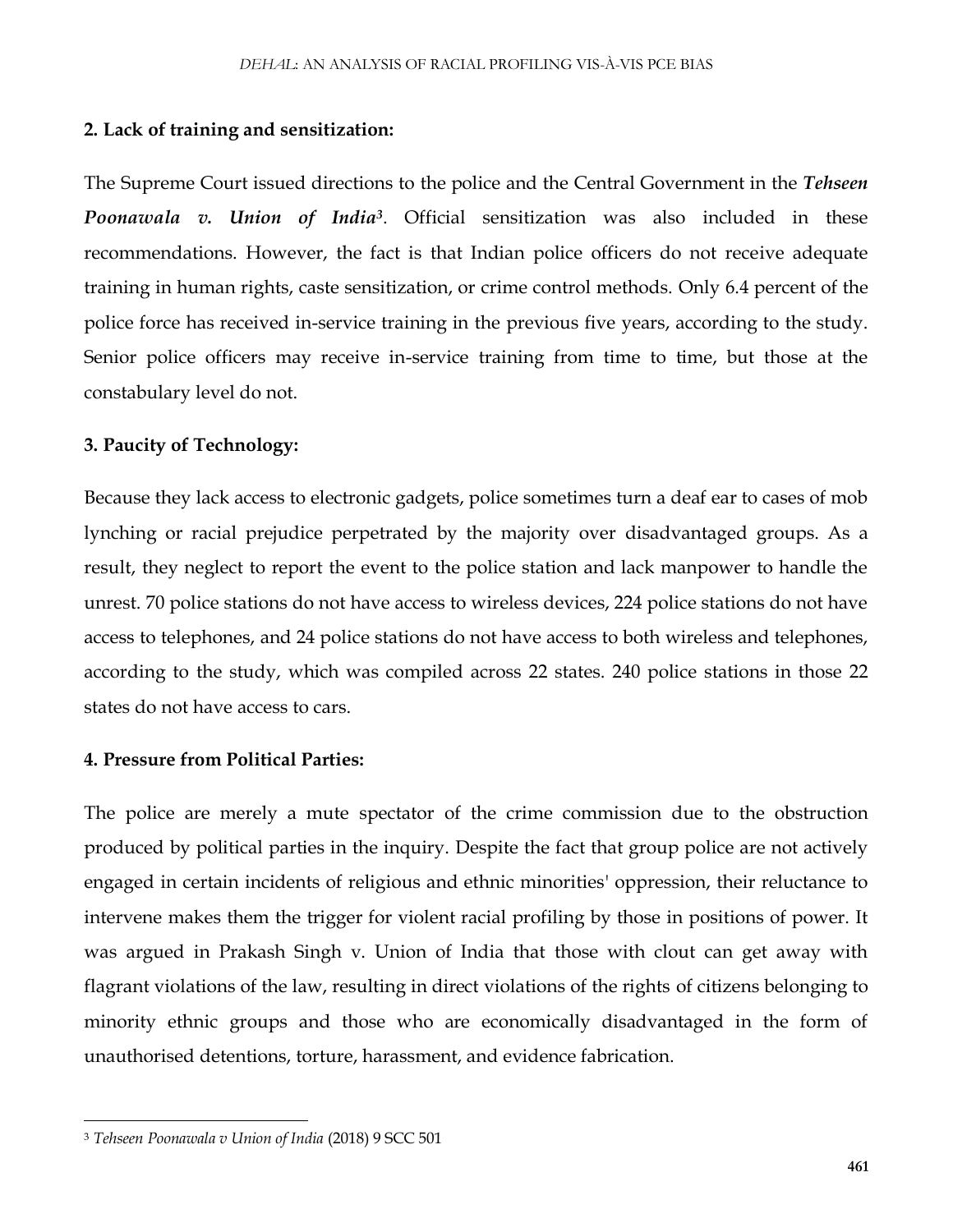#### **THE IMPACT OF RACIAL PROFILING**

Although there is little evidence on the impact of racial profiling, numerous studies have found that it can have detrimental consequences on the attitudes and well-being of the people and groups targeted.

- **Mistrust of Institutions** Every democratic nation's citizens put their faith in institutions and procedures like the criminal justice system, law enforcement, and education, and this faith is the foundation of democracy, order, and peaceful society. All of these organisations require citizens to work constructively and cooperatively with them in order to maximise their effectiveness in accomplishing their goals. However, because the police are the most visible element in the legal system, treating a group of individuals as criminals only on suspicion instills distrust in institutions and the criminal justice system. This also weakens their trust in the government, causing people to feel that it only works for a privileged few. This scepticism stems not just from personal experience with racial profiling, but also from the widespread assumption that it occurs. The government's casual attitude toward addressing and eradicating this problem adds fuel to the flames.
- **Alienation** When a minority group is exposed to racial profiling, they lose their sense of belonging to their country. They lose their feeling of citizenship as a result of humiliation and harsh treatment. After being rejected by mainstream culture, they either relocate or succumb to the problem.
- **A Blockage of opportunities-** The erroneous classification of any group or individual as suspicious prevents them from taking advantage of opportunities. Despite their innocence, they are associated with a stigma. This makes it difficult for individuals to reintegrate into society and continue to support themselves.
- **Physical Effects on Victims** Racial profiling has a physical impact on victims as well as a mental one. The rise in mob lynching is a result of this type of racial profiling. Mob lynching is a hate crime in which a mob of violent individuals assault and lynch a person or a group of people based on religious beliefs. Because the police do not take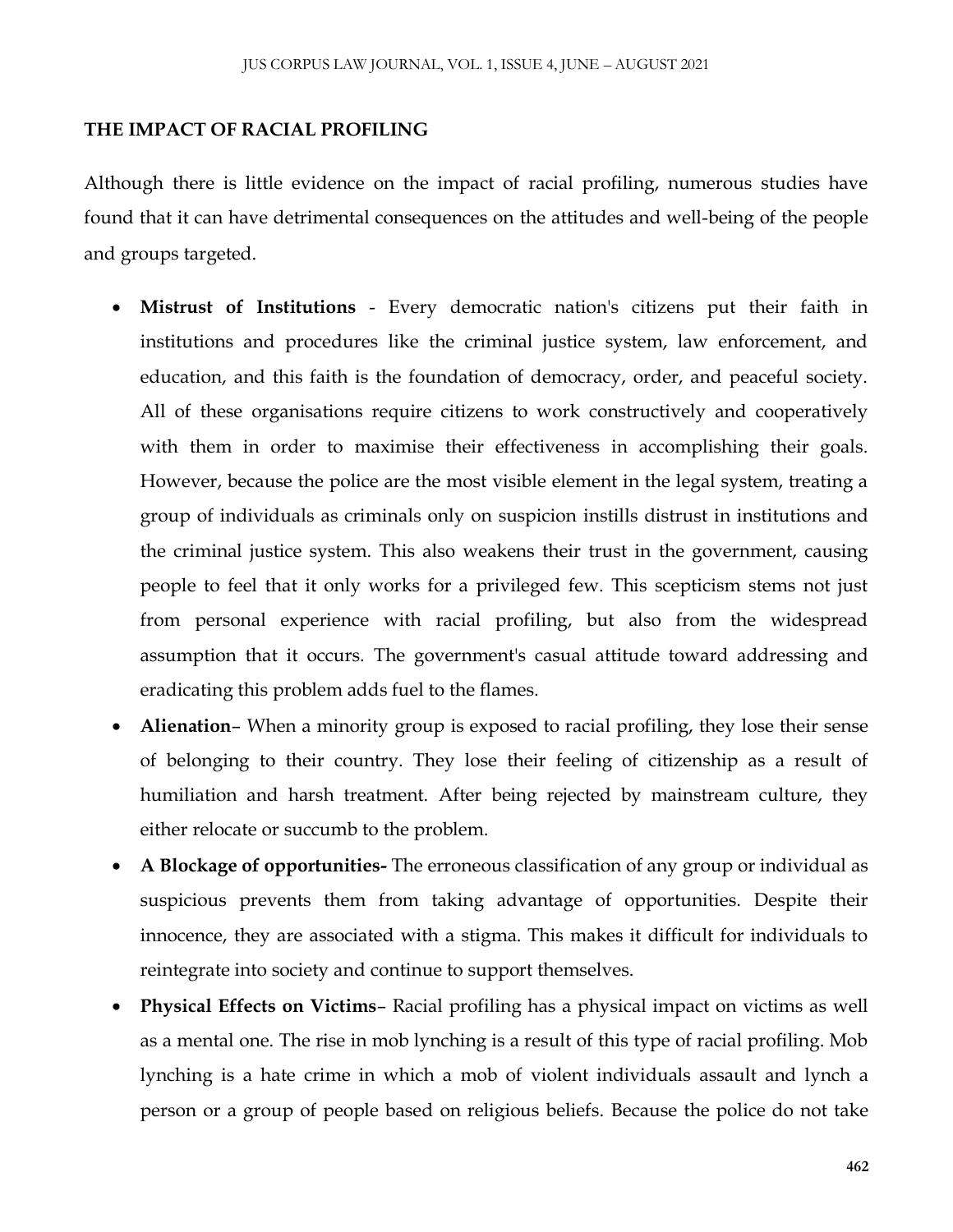action against them, the people take the law into their own hands. Furthermore, police officers engage in racial profiling and harassment of minorities. As a result, this sets a bad example in society. As a result, racial and ethnic minorities are vulnerable to physical violence from both the police and the general public.

#### **SUBJECTS OF RACIAL PROFILING IN INDIA**

- **DALITS**  In India, caste violence and minorities' oppression are not new. In the year 2000, an upper caste mob stormed a Dalit untouchable hamlet in India's Bihar state and killed thirty-four lower-caste men, women, and children when police turned their backs on them. Although the police were not the ones who perpetrated violence, they might have prevented it with appropriate vigilance and action.
- **MUSLIMS** According to research based on interviews with police officers, half of the officers exhibit substantial bias against Muslims. Due to unjust targeting and false terror allegations, many Indian Muslims are imprisoned in India. Arresting Muslims and imprisoning them is not only the responsibility of the police. Those who sit above police personnel, mainly the government, are likewise in support of their activities. The government has been known to put pressure on police to carry out such arrests and detentions.
- **CHRISTIANS -** A rise in mob lynching is a result of such prejudice, which raises suspicions about minorities, whether Muslim or Christian and leads to hate crimes. Although the police are not participating in this, they will turn a deaf ear if they come across it. Examining the instance of a Christian who was killed by a mob in Jharkhand exemplifies this point. The tragedy may have been caused as much by police collaboration as by the aggressive mob, according to a police investigation. The investigation discovered that after being attacked for more than four hours, victims were left on the street, writhing in anguish, for over an hour and a half by the police.
- **MIGRANTS -** When citizens move state lines in pursuit of a better life or a source of income, they might become victims of racial profiling They were portrayed as a security threat, and animosity, discrimination, and even violence had broken their trust and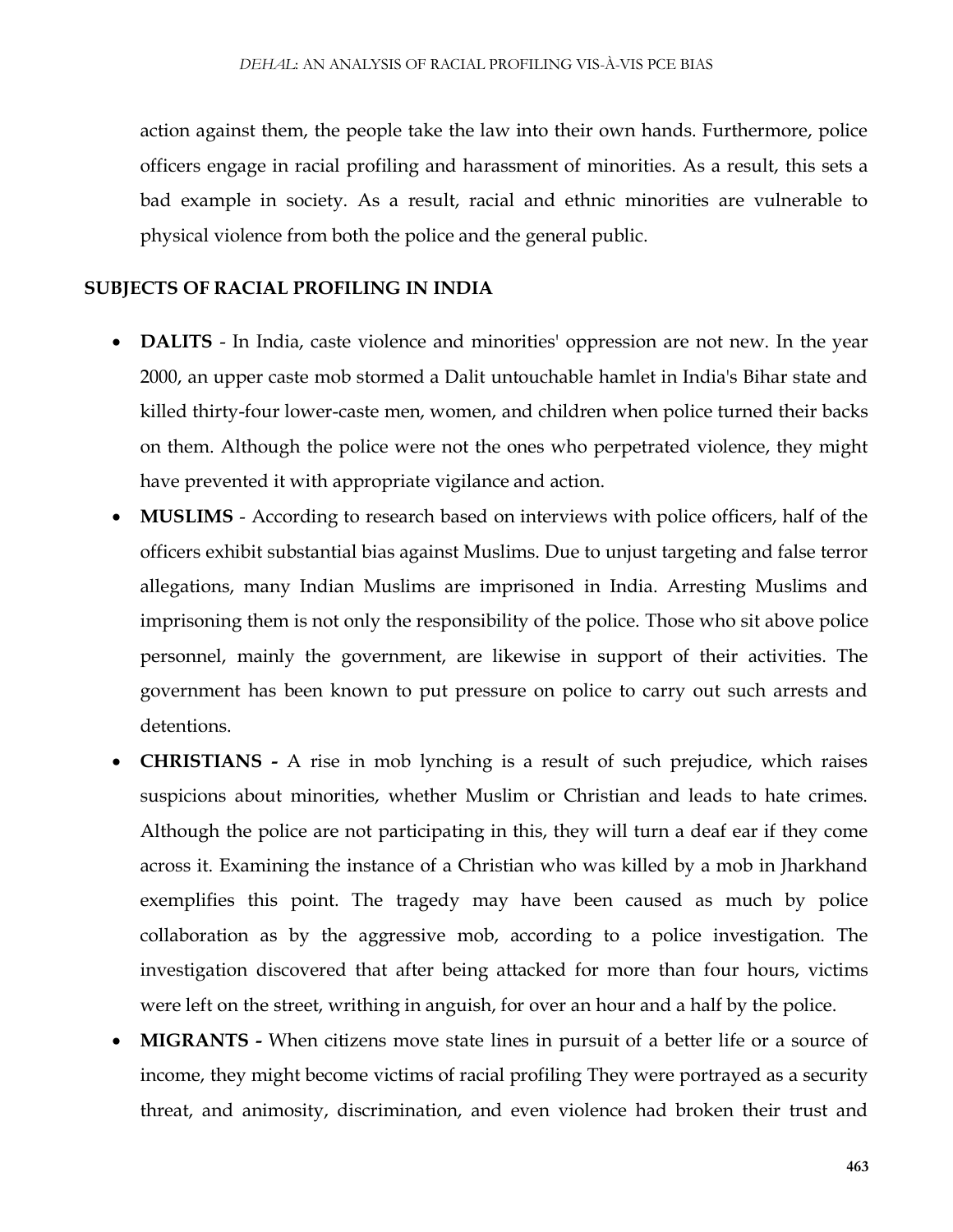optimism. Migrants have been the target of xenophobia. The beating and murder of a university student from the northeast, as well as the police's casual approach to the inquiry, became a national news story.

### **HUMAN RIGHTS LAW AND CONSTITUTIONAL PROVISIONS VIOLATION**

Racial profiling is a breach of international human rights legislation as well as the Indian constitution. This type of police policy violates the Constitution's guarantee of equality. This method is skewed and disadvantages minorities disproportionately. Furthermore, Article 2 of the Universal Declaration of Human Rights It is illegal to discriminate on the grounds of race, religion, sex, language, nationality, or social position. Article 2 of the International Covenant on Civil and Political Rights, Articles 1, 2, and 5 of the International Convention on the Elimination of All Forms of Racial Discrimination, and Article 2 of the International Covenant on Economic, Social, and Cultural Rights, and Article 2 of the International Covenant on Economic, Social, and Cultural Rights. Racial profiling is a sort of discrimination that violates these laws.

Everyone is equal in the eyes of the law, and everyone deserves to be treated fairly. No one should be discriminated against for any reason. Article 7 of the Universal Declaration of Human Rights and Article 26 of the International Covenant on Civil and Political Rights both include the same idea. Racial profiling is a violation of these norms, and the custodian of laws, the police, is responsible for enforcing them. Articles 14, 19, and 21 of the Constitution guarantee the right to privacy. This right is frequently abused as a result of police officers' arbitrary exercise of authority when conducting searches and detentions of suspects. The right to life enshrined in Article 21 of the Indian Constitution<sup>4</sup>, as stated in the *Maneka Gandhi v*. *Union of India<sup>5</sup>*, is not only a physical right but also encompasses mental health. Those who are subjected to such behaviour describe it as humiliating, embarrassing and even terrifying. Other rights are affected by racial profiling, including the rights to life, liberty, and security; freedom of movement; protection against arbitrary arrest and other intrusions; effective

 $\overline{\phantom{a}}$ 

<sup>4</sup> No person shall be deprived of his life or personal liberty except according to a procedure established by law

<sup>5</sup> *Maneka Gandhi v Union of India* (1978) 1 SCC 248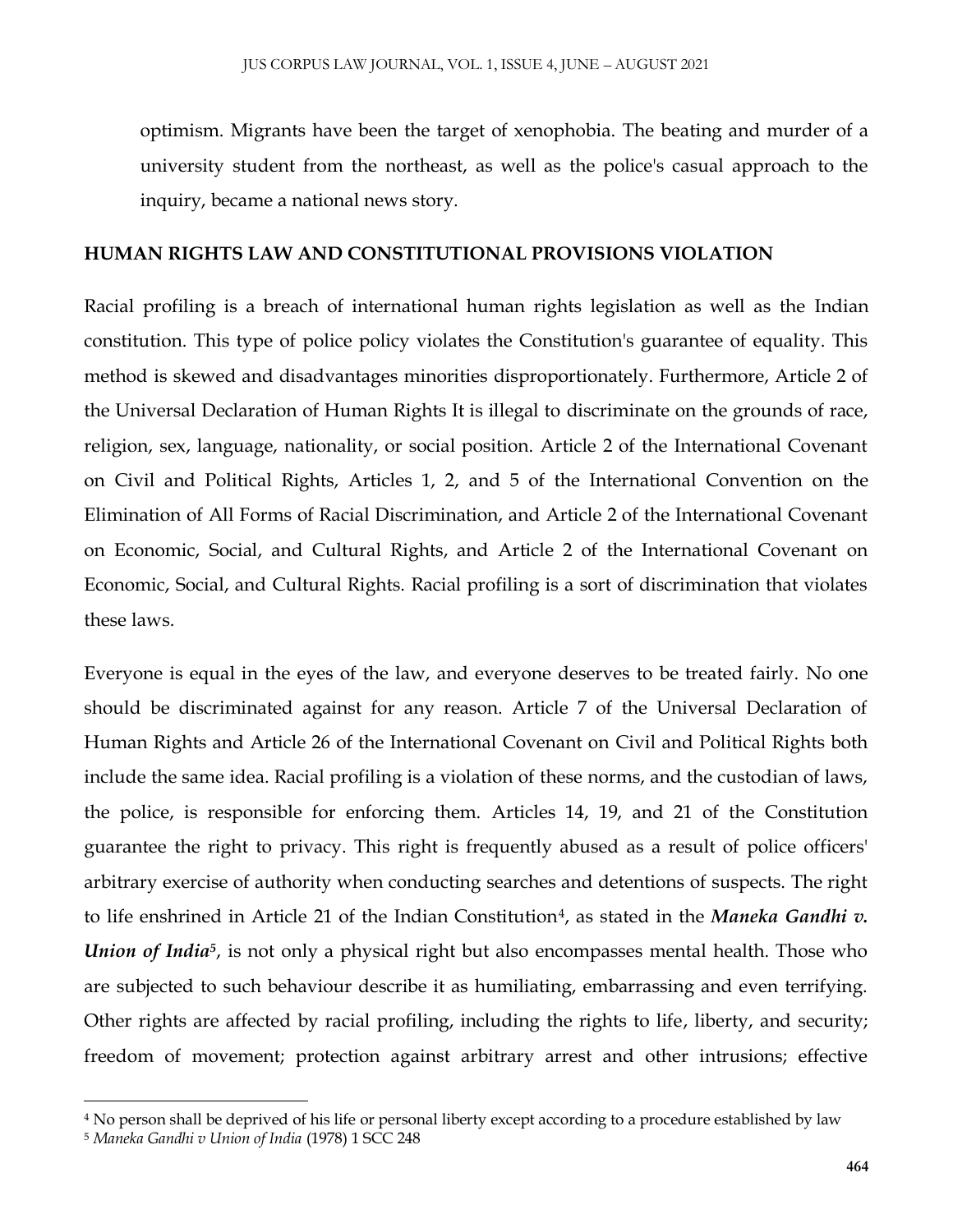remedy; and protection of the best interests of the child. Racial profiling is not explicitly prohibited by the Indian Constitution or any other legislation. A straightforward interpretation of constitutional provisions, on the other hand, might lead to the conclusion that such behaviour is forbidden by the Constitution. Although racial or ethnic profiling is not expressly mentioned in international human rights treaties, it has been addressed as a violation of international human rights law by a number of international human rights agencies. The Human Rights Council, for example, had a discussion on racial profiling and incitement to hatred, particularly in the context of migration. Such measures demonstrate that racial profiling has no place in the International Regime.

#### **SUGGESTIONS**

 $\overline{a}$ 

When conflict occurs in society, according to a famous American jurist Roscoe Pound, the law becomes an instrument of social engineering that balances the opposing interests in society. He also believed that in a civilised society, men must have the assurance that other members of the community will not hurt them. Although the Indian Constitution has several measures to protect individuals from acts of violence and interprets racial profiling as a violation of the rule of law<sup>6</sup>, however, the threat persists. To combat this, the government must enact antiracism legislation as well as legislation prohibiting police racial profiling. States must not abdicate their duty to defend victims of racism and racial prejudice, especially immigration.

A public servant who knowingly disobeys any direction of the law as to how he should conduct himself as a public servant, intending to cause, or knowing it to be likely that he will cause, injury to any person as a result of such disobedience, faces a penalty under Section 166 of the Indian Penal Code, 1860<sup>7</sup> . The police force must be educated about current laws, as well as their responsibilities and role in restoring community confidence. The police must ensure that current provisions protecting people's rights are being followed. Furthermore, people

<sup>6</sup> In India, Rule of Law is embodied in the Constitution- in ideals enshrined in the Preamble and in Part III. Rule of Law has been held to mean due process and just, fair and non-arbitrary procedure

<sup>7</sup> Disobedience of the law by a public official with the purpose to injure anyone.— Whoever, as a public servant, knowingly disobeys any direction of the law as to how he is to conduct himself as such public servant, intending to cause, or knowing it to be likely that he will, by such disobedience, cause injury to any person, shall be punished with simple imprisonment for a term that may extend upto one year, or with fine, or with both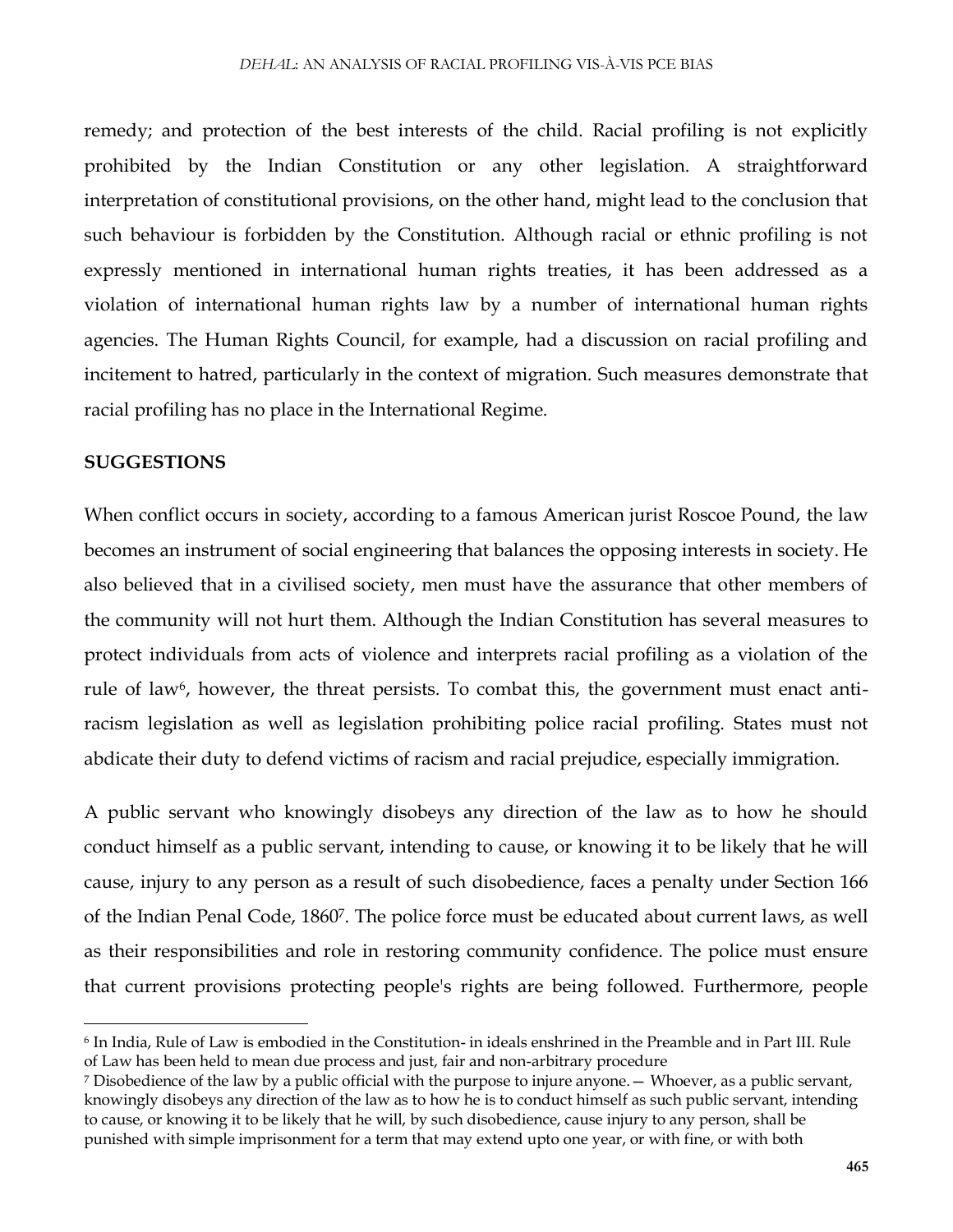from minority ethnic and religious groups, who are frequently targets of racial prejudice. This would assist them in airing their complaints and ensuring that the people of their communities are not oppressed.

The fourth pillar of democracy is regarded as the media. As a result, the media should not broadcast fake news or hate speech, as they lead to hatred and chaos in society given special consideration in police services. The issue might be addressed by promoting media literacy and advocating the creation of a code of behaviour. The growth of racial discrimination put human rights, particularly the right to development, under jeopardy. It is imperative that progressive change agents in the police force and progressive change agents in the community come together on one platform to establish a shared understanding of the challenges that people confront in society and to provide solutions to those problems. A community monitoring organisation might be formed to evaluate police actions. Such similar groups have been established in countries like UK and Brazil. Finally, if we want to enhance our democracy, we need to examine our biases and prejudices and put ourselves in other people's shoes to understand how they experience life in our society. It must be evident that the law applies to all citizens equally. This would build public confidence in the institution and the government.

## **CONCLUSION**

Despite the fact that minorities' legal standing has grown and several laws have been established to protect their rights, incidences of racial profiling continue to crush minorities' dignity into dust. Such profiling is against the law and has a detrimental impact on the psyche of vulnerable individuals. This breeds distrust in the institution, as well as a sense of isolation. Not only that, but such behaviour jeopardises people's mental, emotional, and physical wellbeing. When police utilise racial profiling, the majority group becomes more likely to commit hate crimes against minorities because they are no longer afraid of the law. Racial profiling also compromises national security and human dignity.